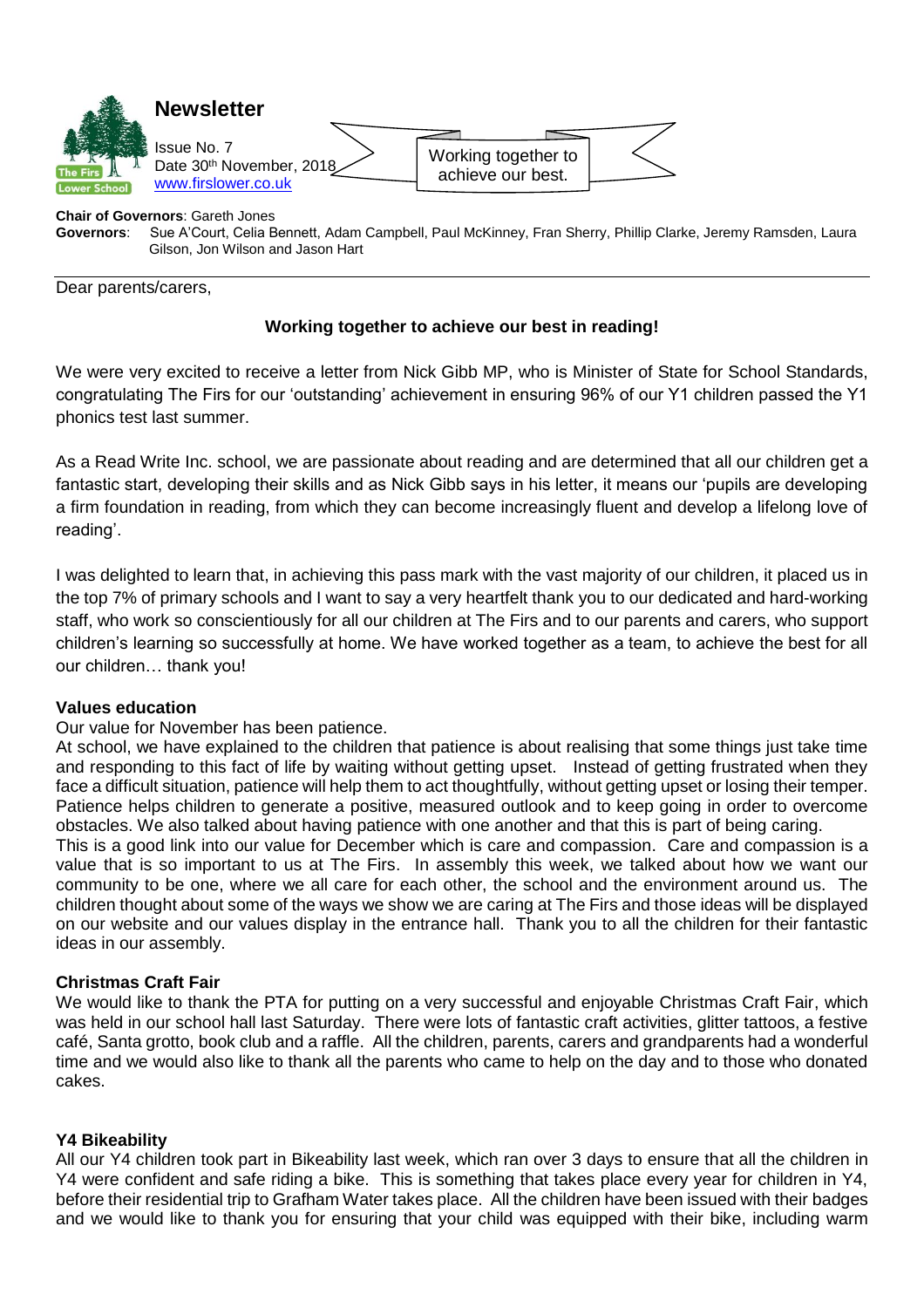clothes on the day. The Bikeability instructor commented that all our children were impeccably well behaved, listened well and made a really good effort. We would like to say a big well done to everyone in Oak and Willow, we are very proud of you.

# **Christmas Tree Festival**

The Christmas tree festival takes place this Saturday and Sunday at St Andrews Church. The Firs will be making their usual entry of a Christmas tree, which the children have been making decorations for. Mrs Brady has been at St Andrews Church today, decorating our tree and we would like to thank her for all her help and to all our children for making such lovely decorations. **Please come and vote for our tree entry during the weekend!**

Our choir will also be singing at the St Andrews Church on Saturday from 1.15 – 1.30pm and letters were given out to our choir this week, detailing all the arrangements.

## **Kids' Club**

I am pleased to be able to let you know that Andrea Stephenson-White,who already works as a Teaching Assistant at our school will be taking on the role of Kids' Club Leader from 3<sup>rd</sup> January, 2019. Heather Edwards will be staying on until the end of January to assist with the handover and all of you will be able to say goodbye to her then.

# **Choir Trips to Agate House and Lavender Court**

Letters were sent out with the choir this week, letting you know about a choir trip to Agate House and Lavender Court which takes place on Monday 17<sup>th</sup> December. Thank you to everyone who has returned their slip with an offer to accompany the children on the day. Please keep sending the slips in, if you can help – thank you for your support.

## **Christmas Performances**

A reminder that our Christmas performance week starts on week beginning 10<sup>th</sup> December. We would like to remind parents, that due to the very limited space in the hall for dress rehearsals, anyone wishing to attend a dress rehearsal must phone the school office and book one of the limited spaces. Currently, Y3 dress rehearsal is full and there are a few remaining spaces for YR, 1 and 2. Below is a reminder of the performance dates:-

| Monday 10 <sup>th</sup>   | Y1 dress rehearsal in the morning. 9.30am start<br>For parents with younger siblings and other family members |  |  |
|---------------------------|---------------------------------------------------------------------------------------------------------------|--|--|
|                           | Saplings Performance to parents in the afternoon. 2.00pm start                                                |  |  |
| Tuesday 11 <sup>th</sup>  | Pine dress rehearsal in the morning. 9.30am start                                                             |  |  |
|                           | For parents with younger siblings and other family members                                                    |  |  |
|                           | Y1 performance to parents in the afternoon. 2.00pm start                                                      |  |  |
|                           | Y1 Parents to attend.                                                                                         |  |  |
| Wednesday 12th            | Y3 dress rehearsal in the morning. 9.30am start                                                               |  |  |
|                           | For Parents with younger siblings and other family members                                                    |  |  |
|                           | Pine performance to parents in the afternoon. 2.00pm start                                                    |  |  |
|                           | Pine Parents to attend                                                                                        |  |  |
| Thursday 13 <sup>th</sup> | Y2 dress rehearsal in the morning. 9.30am start                                                               |  |  |
|                           | For parents with younger siblings and other family members                                                    |  |  |
|                           | Y3 performance to parents in the afternoon. 2.00pm start                                                      |  |  |
|                           | Year 3 Parents to attend                                                                                      |  |  |
| Friday 14th               | Y2 performance to parents in the afternoon. 2.00pm start                                                      |  |  |

## **Filming Performances**

Again, this year, due to falling sales of performance DVDs, we are unable to secure a company to film all the productions without a prohibitive agreement that the school will sell a certain number or be liable for the costs. We understand, therefore, that parents may wish to record performances themselves. If parents are filming or taking photographs during the Christmas performances however, **they must only be for personal use for safeguarding reasons.** Digital video and images shared on Facebook, Youtube and other social networking sites, need the consent from the parents of children in the photos.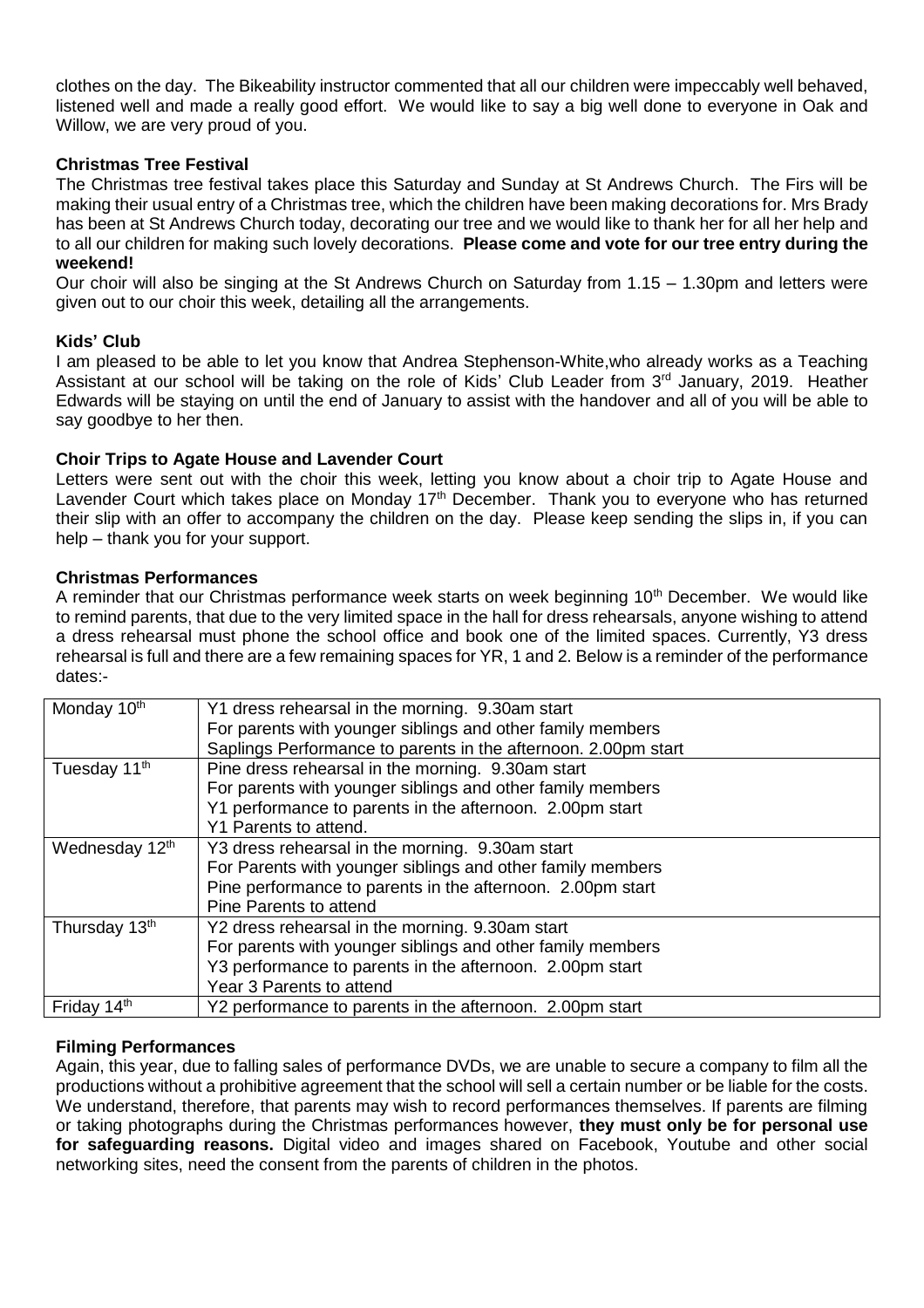# **Year 1 Christmas Performance**

A parent will be recording the year 1 Christmas performance again this year and copies will be available either electronically by email or on a DVD. If you would like a copy, please email Iain Wilson at [iainwilson24@hotmail.com](mailto:iainwilson24@hotmail.com) from the 13th December onwards.

If you would a copy on DVD, we are asking for a £5 donation to the PTA and your copy of the DVD can be collected from the school reception.

# **Christmas Parties**

| Thursday 13th | Y4 Christmas party in the afternoon |                                              |
|---------------|-------------------------------------|----------------------------------------------|
| Friday 14th   | YR Christmas party in the           |                                              |
|               | afternoon.                          |                                              |
|               | Y1 Christmas party in the           | Children to come to school in party clothes. |
|               | afternoon.                          |                                              |
| Tuesday 18th  | Y2 Christmas party in the afternoon |                                              |
|               | Y3 Christmas party in the afternoon |                                              |

**The class teachers will be collecting £1 from each child so that they can purchase some party food. Please can you send in £1 with your child to their class teacher in a clearly named envelope – thank you.**

# **Kids'Club Adhoc sessions**

Kids' Club continues to be hugely popular and a number of sessions have waiting lists with a significant number of both morning and afternoon sessions being full. As a result, there are parents/carers on a waiting list for ad hoc spaces, should they become available, due to a cancellation. In addition, we occasionally have parents/carers requiring after school care on an urgent basis and if the school knows of cancellations, then we can help a family out. If you need to cancel a session, please speak to the Kids' Club staff directly, when you drop off/pick up, or by email or phone, at least 24 hours before your child's/children's booked session. Charges will apply for cancellations after this deadline.

For parents/carers having ad hoc or last minute sessions, we will now require parents to go online to pay on the day the session is booked. This will be implemented from 1<sup>st</sup> December

## **Non Payment of wrap around care invoices**

Unfortunately, we have recently had to chase a few parents for payment, so in future when payments are not received within one week of invoices being raised, consideration will be given to withdrawing places

## **DBS Clearance**

All parent helpers who come into school on a regular basis must have DBS clearance. Please ask at the school office for a form if you have not already completed one. For those of you who have, please bring your DBS certificate into school, so that we can put this on the system. We also need you to complete 2 reference forms and if you have not been given them, please pop into the office for copies. Thank you very much for supporting our children's learning by coming into help – we greatly appreciate this.

## **Pokermon Cards**

A lot of children are bringing Pokermon cards into school, as well as a range of small toys. We understand children wanting to bring things to school but this has caused a number of disputes between children over the ownership of cards. We would like you to support us by reminding your child not to bring cards and toys into school – thank you.

## **Parent Forum**

We are looking to set up a parent forum that will meet regularly, once every half term, so that we can consult a representative group of parents about aspects of our provision and so that parents can give their views and discuss topics with us. This type of feedback will be a very useful contribution to our school improvement programme.

The 1<sup>st</sup> meeting is scheduled for Thursday 17<sup>th</sup> January at 2.30pm and I will be writing to you again next week with a response form, so that parents can express an interest in attending. Thank you in advance for your support.